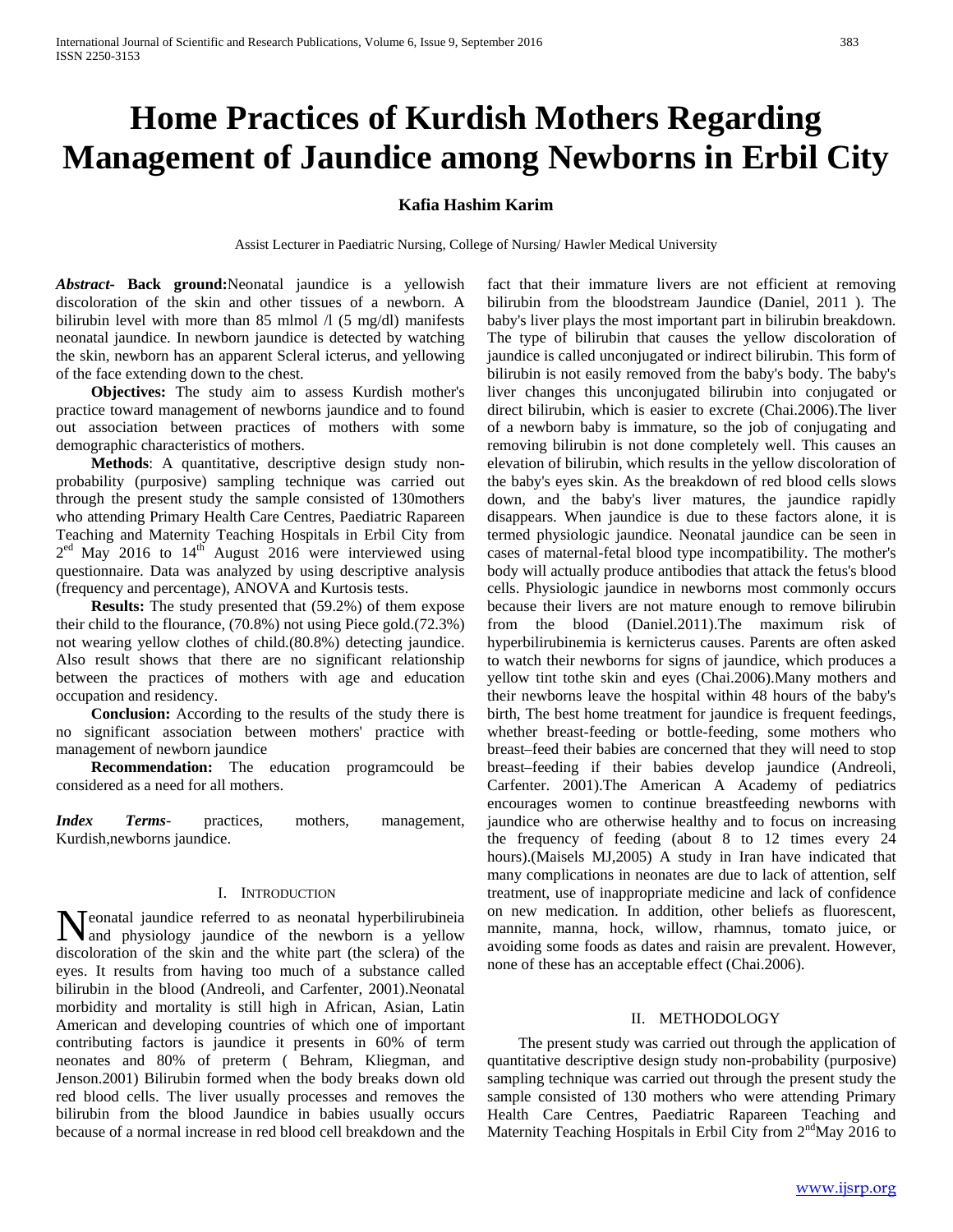14<sup>th</sup>August 2016 were interviewed using questionnaire. The questionnaire included three parts, part one socio demographic information mothers, part two socio demographic information babes and part three Mother's practices toward newborn jaundices which contain (15) items. Inclusion criteria were: the Kurdish mothers who attendingPrimary Health Care Centres, Paediatric Rapareen Teaching and Maternity Teaching Hospitals. Data was analyzed by using descriptive analysis (frequency and percentage), ANOVA test was used to find the relationship between normal distribution variables such as age, education, and Kurtosis test was used to find the relationship between abnormaldistribution variables such as occupation and residential area.

# III. RESULTS

|  |  | Table (1) Demographic characteristics of mother's |  |  |
|--|--|---------------------------------------------------|--|--|
|--|--|---------------------------------------------------|--|--|

| age of mothers         | <b>Frequency</b> | <b>Percent</b> |
|------------------------|------------------|----------------|
| < 22.00                | 15               | 11.5           |
| $23 - 35$              | 106              | 81.5           |
| $>36$                  | 9                | 6.9            |
| <b>Education level</b> | <b>Frequency</b> | <b>Percent</b> |
| illiterate             | 29               | 22.3           |
| primary                | 54               | 41.5           |
| secondary              | 29               | 22.3           |
| institute              | 15               | 11.5           |
| College                | 3                | 2.3            |
| occupation             | <b>Frequency</b> | <b>Percent</b> |
| Un employee            | 108              | 83.1           |
| Employee               | 22               | 16.9           |
| residency              | <b>Frequency</b> | <b>Percent</b> |
| urban                  | 56               | 43.1           |
| suburban               | 59               | 45.4           |
| rural                  | 15               | 11.5           |

This table shows that most of mothers' age was among 23 - 35 years which Presents (81.5%). With regard to the level of mother's education, the highest percentage was primary (41.5%). Regarding the mother's occupation, the majority of mother's were unemployed, which presents (83.1%). In respect to residential area, most of mother's were from suburban areas (45.4%).

# **Table (2) Demographic characteristics of baby's**

| parity           | <b>Frequency</b> | <b>Percent</b> |
|------------------|------------------|----------------|
| primi_para       | 40               | 30.8           |
| multi_para       | 90               | 69.2           |
| complaint        | <b>Frequency</b> | <b>Percent</b> |
| yes              | 50               | 38.5           |
| no               | 80               | 61.5           |
| delivery         | <b>Frequency</b> | <b>Percent</b> |
| <b>NVD</b>       | 90               | 69.2           |
| <b>CS</b>        | 40               | 30.8           |
| <b>Sex child</b> | <b>Frequency</b> | <b>Percent</b> |
| male             | 72               | 55.4           |
| female           | 58               | 44.6           |
| feeding          | <b>Frequency</b> | <b>Percent</b> |
| exclusive        | 50               | 38.5           |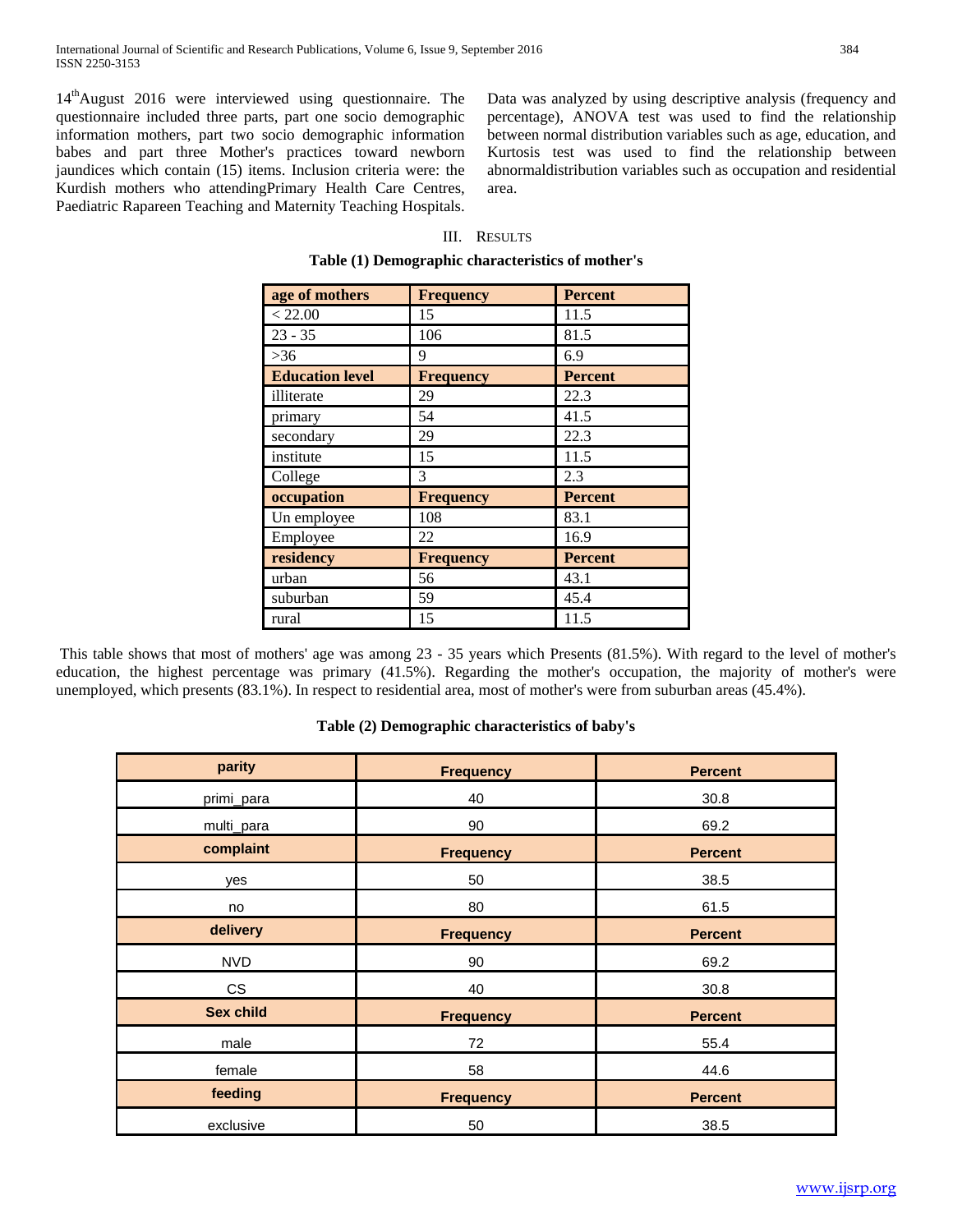| breast and formula   | ÷, |     |
|----------------------|----|-----|
| exclusive<br>formula |    | . . |

 This table showed that most of mothers' were multi-para which present (69.2%). the highest percentage ofnot havingcomplaint is (61.5%). Regarding the mother's delivery, the majority of mother's were NVD, which presents (69.2%). In respect to Sex child, most of male which presents (55.4%) and Regarding feeding most of them breast and formula (53.8%) .

# **Table (3): Mother's practices toward newborn jaundices**

| <b>Delivery before 9m</b> | <b>Frequency</b> | <b>Percent</b>    |
|---------------------------|------------------|-------------------|
| Yes                       | 48               | 36.9              |
| N <sub>o</sub>            | 82               | 63.1              |
| sunlight                  | <b>Frequency</b> | Percent           |
| yes                       | 58               | 44.6              |
| no                        | 72               | 55.4              |
| <b>Dark room</b>          | <b>Frequency</b> | <b>Percent</b>    |
| yes                       | 10               | 7.7               |
| no                        | 120              | 92.3              |
| <b>Herbal</b>             | <b>Frequency</b> | <b>Percent</b>    |
| yes                       | 26               | 20.0              |
| no                        | 104              | 80.0              |
| flouresent                | <b>Frequency</b> | <b>Percent</b>    |
| yes                       | 77               | 59.2              |
| no                        | 53               | 40.8              |
| bath                      | <b>Frequency</b> | <b>Percent</b>    |
| yes                       | 52               | 40.0              |
| no                        | 78               | 60.0              |
| <b>Yellow fish</b>        | <b>Frequency</b> | <b>Percent</b>    |
| yes                       | $\overline{17}$  | 13.1              |
| no                        | 113              | 86.9              |
| Kershan with oil seed     | <b>Frequency</b> | Percent           |
| yes                       | 46               | 35.4              |
| no                        | 84               | 64.6              |
| Piece gold                | <b>Frequency</b> | <b>Percent</b>    |
| yes                       | 92               | 70.8              |
| no                        | 38               | 29.2              |
| <b>Yellow clothes</b>     | <b>Frequency</b> | <b>Percent</b>    |
| yes                       | 36               | 27.7              |
| no                        | 94               | 72.3              |
| <b>Yellow restrain</b>    | <b>Frequency</b> | <b>Percent</b>    |
| yes                       | 27               | $\overline{20.8}$ |
| no                        | 103              | 79.2              |
| Put ring                  | <b>Frequency</b> | <b>Percent</b>    |
| yes                       | 49               | 37.7              |
| no                        | 81               | 62.3              |
| necklace                  | <b>Frequency</b> | <b>Percent</b>    |
| yes                       | 42               | 32.3              |
| no                        | 88               | 67.7              |
| Detectingjaundice         | <b>Frequency</b> | <b>Percent</b>    |
| yes                       | 105              | 80.8              |
| $\mathop{\mathrm{no}}$    | 25               | 19.2              |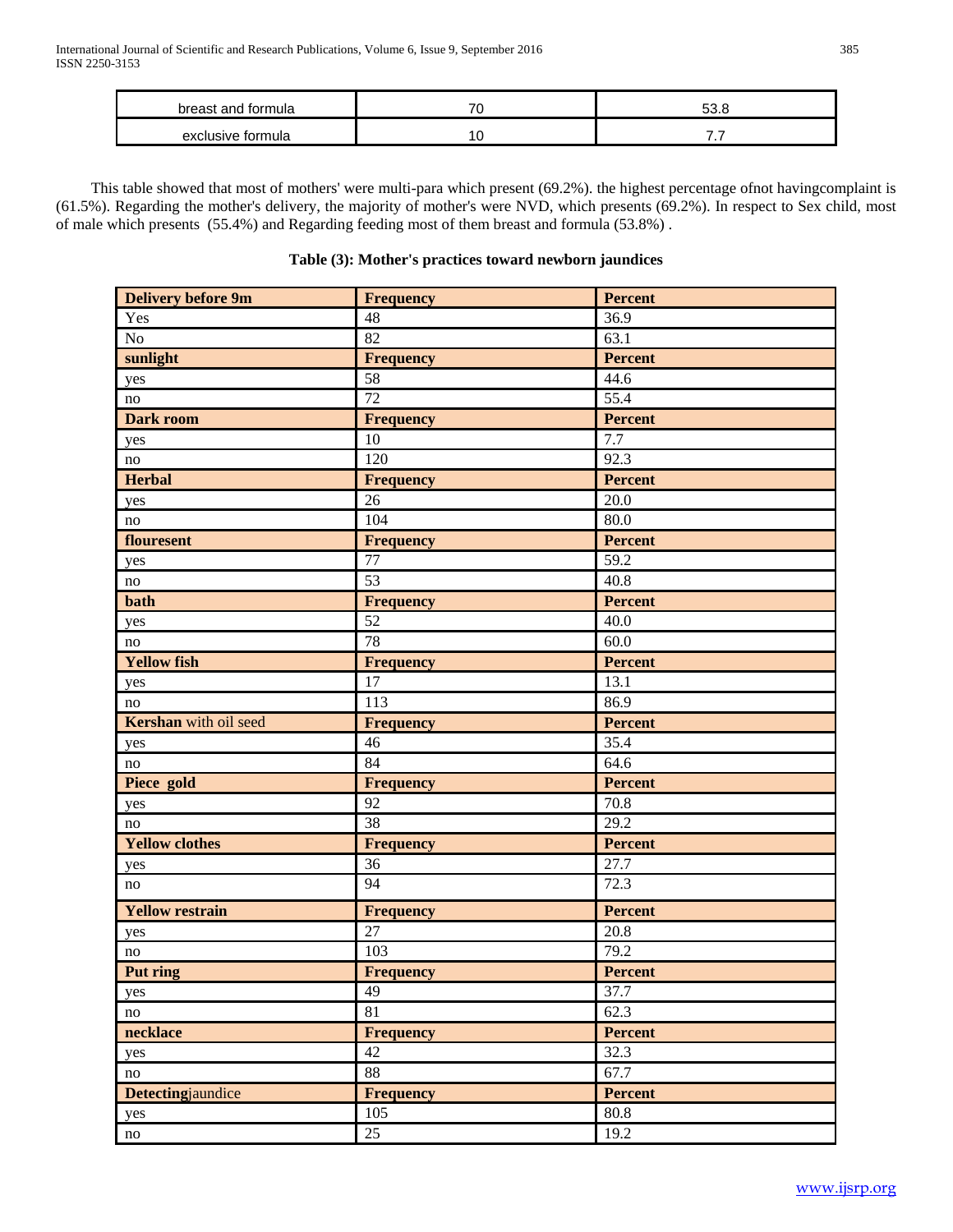| <b>Ear injury</b> | <b>Frequency</b> | <b>Percent</b> |
|-------------------|------------------|----------------|
| ves               |                  | 4.0            |
| no                | 124              | 05<br>フフ・コ     |

 This table showed that (36.9%) of mother's delivery before9month cause of jaundice. (55.4%) not expose the child to the sunlight, (92.3%) not using dark room. (80.0%) not using herbal, (59.2%) of them expose their child to the flourance. Also the table shows that (60.0%) of the mother's did not bath.while (86.9%) of the samples not yellow fish kept in front child. (64.6%) kershan with oil seed not apply to child. (70.8%) not using piece gold.(72.3%) not wearing yellowclothes of child. (79.2%) not rapid yellow restrains. (62.3%) not Put ring gold. (67.7%) were not wearing yellow necklace.(80.8%) were detecting jaundice.(95.4%) were not Injury ear.

## **Table (4) Association between practices of mother's in the newborn baby with their ages**

| Mothers age  | Poor practice $(\%)$ | Fair practice $(\%)$ | Good practice (%) | F     | P value |
|--------------|----------------------|----------------------|-------------------|-------|---------|
| < 22.00      | 0(0.0)               | 0(0.0)               | 15(100.0)         |       |         |
| $23.00 - 35$ | 0(0.0)               | 3(2.8)               | 103(97.2)         | 0.341 | 0.711   |
| $>36$        | 0(0.0)               | 0(0.0)               | 9(100.0)          |       |         |

The results of table (4) indicated that there is no significant relationship between age of mothers and practices regarding newborn jaundice.

# **Table (5) Association between mother's practices and their educational level**

| <b>Education level</b> | Poor practice $(\%)$ | Fair practice $(\%)$ | Good practice (%) | $\mathbf F$ | P value |
|------------------------|----------------------|----------------------|-------------------|-------------|---------|
| illiterate             | 0(0.0)               | 1(3.4)               | 28(96.6)          |             |         |
| primary                | 0(0.0)               | 1(1.9)               | 53(98.1)          |             |         |
| secondary              | 0(0.0)               | 1(3.4)               | 28(96.6)          | 0.196       | 0.940   |
| institute              | 0(0.0)               | 0(0.0)               | 15(100.0)         |             |         |
| College                | 0(0.0)               | 0(0.0)               | 3(100.0)          |             |         |

There is no significant relationship between levels of mother's education withtheir Practice.

# **Table (6) Association between mothers' practices and occupation regardingnewborn jaundice**

| occupation  | Poor practice (%) | Fair<br>practice<br>(% ) | Good practice $(\%)$ | Chi-Square | P value |
|-------------|-------------------|--------------------------|----------------------|------------|---------|
| Un employee | 0(0.0)            | 3(2.8)                   | 105(97.2)            |            |         |
| Employee    | 0(0.0)            | 0(0.0)                   | 22(100.0)            | 0.621      | 0.431   |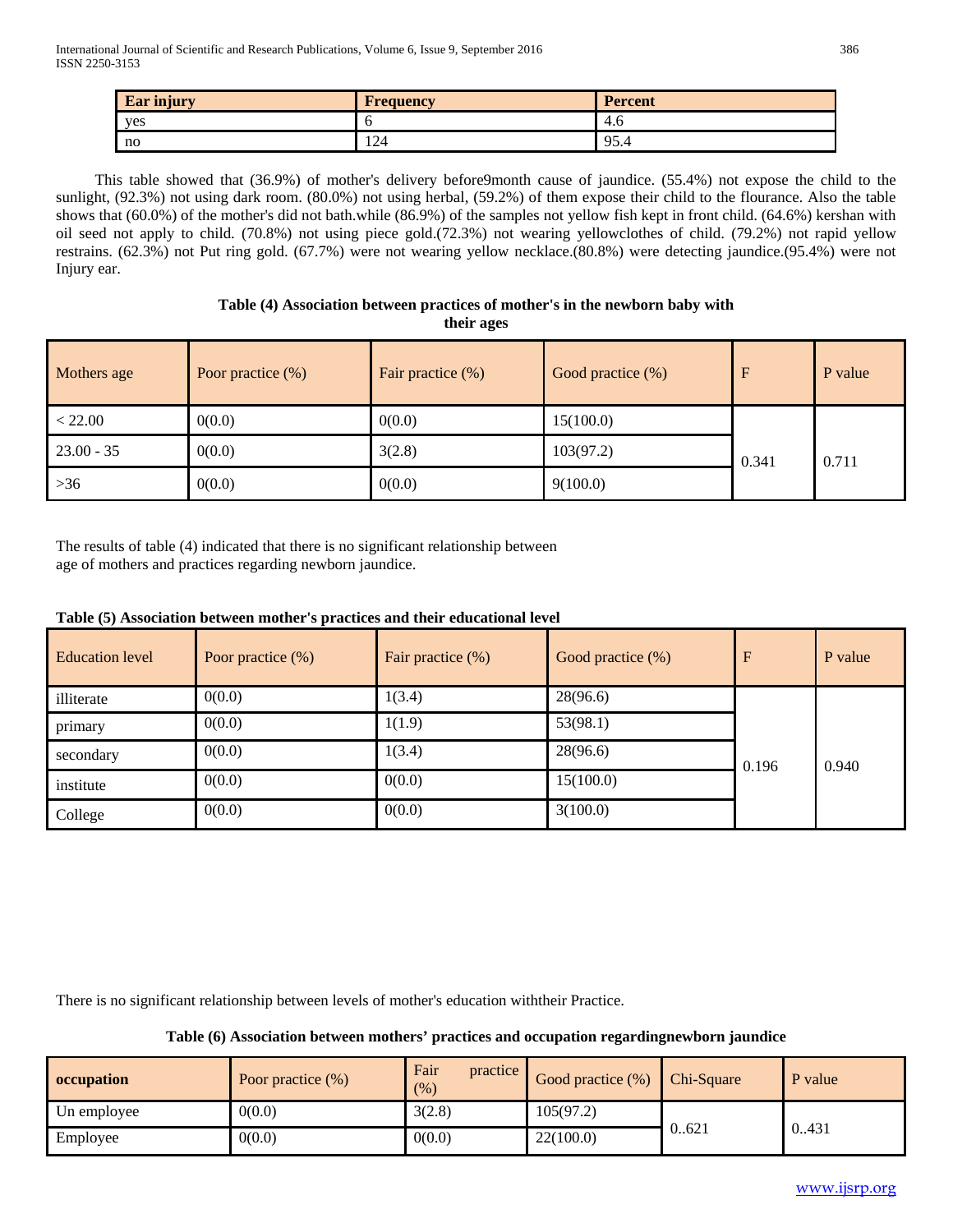This table show that there were no significant relationship between occupationof mother's with newborn jaundice

**Table (7) Association between mother's practice with resident area regarding newborn baby**

| residential area | Poor practice $(\%)$ | Fair<br>practice<br>(% ) | Good practice $(\%)$ Chi-Square |       | P value |
|------------------|----------------------|--------------------------|---------------------------------|-------|---------|
| urban            | 0(0.0)               | 0(0.0)                   | 56(100.0)                       |       |         |
| suburban         | 0(0.0)               | 3(5.1)                   | 56(94.9)                        | 3.667 | 0.160   |
| rural            | 0(0.0)               | 0(0.0)                   | 15(100.0)                       |       |         |

Table7 showed that there no significant relationship between residential areaof mothers with their practice regarding newborn jaundice.

## IV. DISCUSSION

 Results of the present study show that the highest percentage of them was (81.5%) among 23-35 years and finding of the present study is similar to results (71.0%) were in the age group of (26-35) years. of previous study was conducted by BA Egube, etalDepartments of Community Health and Obstetrics and Gynaecology, University of Benin Teaching Hospital,Benin City, Nigeria<sup>6</sup>

 With regard to the level of mother's education, the highest percentage was primary (41.5%) and finding of the present study is similar to results 24(48%) were educated up to primary level of previous study was conducted by Manjubala Dash Mother Theresa Post Graduate and Research Institute of Health Sciences (MTPG & RIHS), Puducherry-6, India.<sup>7</sup>

 Regarding the mother's occupation, the majority of mother's were unemployed, which presents (83.1%) and finding of the present study is similar to results mother's occupation house wives (73.2%) of previous study was conducted by B K N R Rodrigo1 , Gayan Cooray2, 1Acting Paediatrician, 2 Senior House Officer, Provincial General Hospital, Badulla.<sup>8</sup>

 In respect to residential area, most of mother's were from suburban areas (45.4%) and finding of the present study is similar to results (14.4%) of previous study was conducted by [Abdolahad Amirshaghaghi](http://ascidatabase.com/author.php?author=Abdolahad&last=Amirshaghaghi) etc. Children`s Hospital, Tabriz University of Medical Sciences<sup>9</sup>

#### **Association between mother's practice and their age**

 The finding indicated that there were no significant relationship between practicesand their age at p 0.711, this result agree by (Ho NK 2006) which indicated that there wereno significant difference between the age of mother's with their practices.10

# **Association between mother's practices and their educational level**

 The finding revealed that there was no statistical significant association between mother's practices and their level of education at p 0.940 , the present study disagree with the (Campos Ado C 2006) who reported that there is relationship between mother's practices and their level of education<sup>11</sup>

#### **Association between mother's practice and occupation**

 The finding revealed that there is no significant relationship between occupations of mother's with practice at p0.431, this result conduct by (Harrison SL.etal2004) revealed that there is no significant association between practice of mother's and occupation of mother's $12$ 

## **Association between practices of mother's and residential area**

 the present study showed that there are no significant relationship between residentialarea of mother's with practice at p 0.160, the study conducted by (Afifa Radha Aziz 2013) which support the findings of present research there are no significant relationship between mother's practices andresidential area.<sup>13</sup>

## V. RECOMMENDATION

 It is dire need to arrange for health education program session for mothers, with main emphasis on important of management jaundice. Media (television) was the most important source which can be used for spreading health education message.

#### **REFERENCES**

- [1] Andreoli, T. and Carfenter, C. Cecil (2001) Essentials of Medicine.  $5<sup>th</sup>$  ed. Philadelphia: W.B. Saunders. pp 371-2
- [2] Behrman, R., Kliegman, R., and Jenson, H., (2001) Text book of Pediatrics. 17<sup>th</sup> ed. Philadelphia. PP.3342
- [3] Chai, H., (2006) knowledge, attitude and practice of community health workers in Nigeria. BMC Public Health. Vol.6, p. 19-25.
- [4] Daniel, OJ., (2011) An old traditional herbal remedy for neonatal jaundice with a newly identified risk, Journal of pediatric child health. 29, pp.292.
- [5] Maisels, MJ., (2005) Jaundice. In: MacDonald MG, Mullett MD, Seshia MMK eds. Avery's neonatology. 6<sup>th</sup> ed. Philadelphia: Lippincott Williams & Wilkins, pp 789-9.
- [6] B.A. Egube, A.N. Ofili, A.R. Isara, JU Onakewhor.2013,Neonatal jaundice and its management: Knowledge, attitude, and practice among expectant mothers attending antenatal clinic at University of Benin Teaching Hospital, Benin City, Nigeria. Nigerian Journal of Clinical Practice [Vol 16, Issue 2](http://www.ajol.info/index.php/njcp/issue/view/10088)  [P:1](http://www.ajol.info/index.php/njcp/issue/view/10088)88- 194
- [7] Manjubala Dash. 2013, A Descriptive Study to Assess the Knowledge and Attitude on Neonatal Jaundice among the Mothers in a Selected Village of